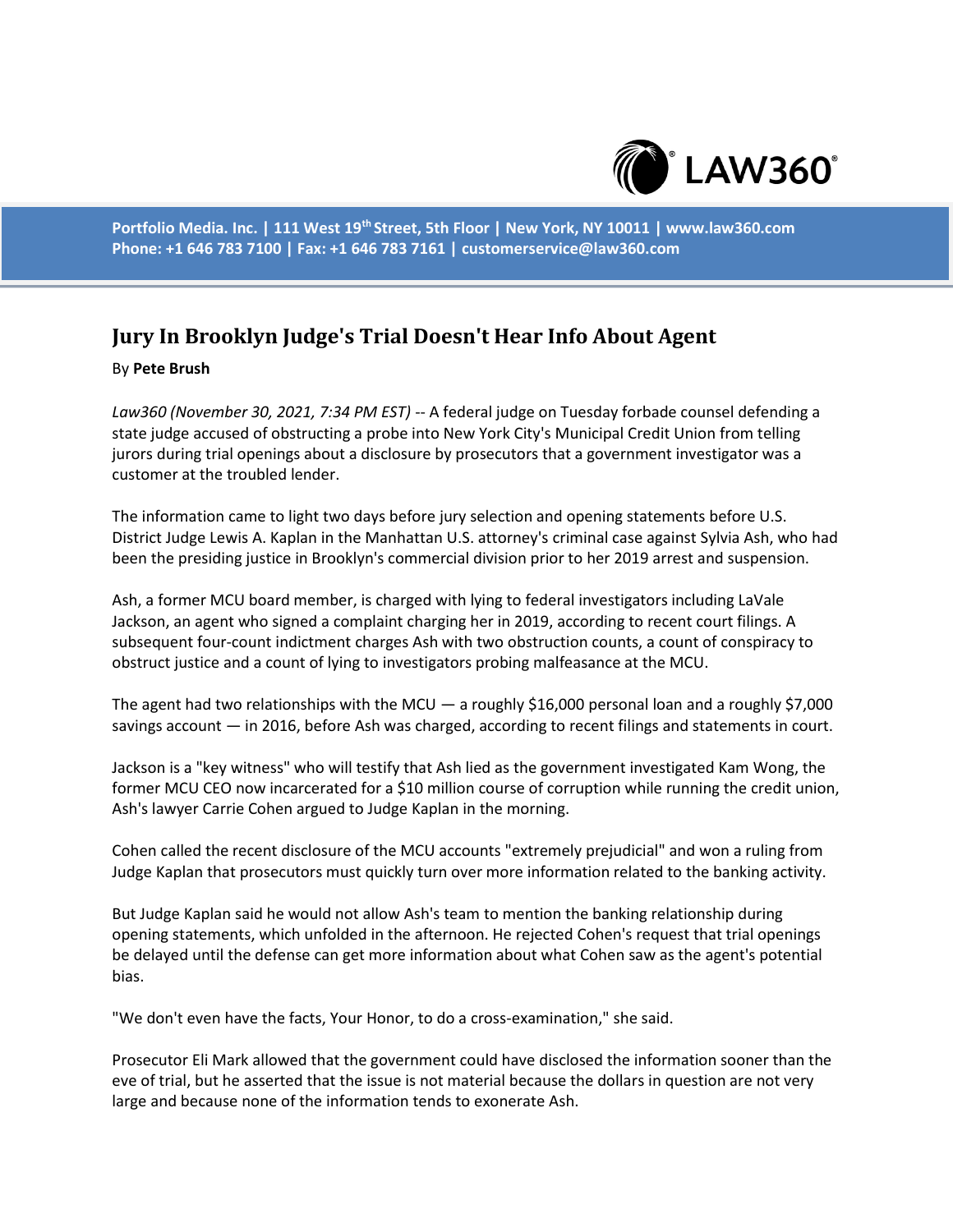Judge Kaplan agreed in large part, saying, "Maybe a mistake was made — maybe not," and adding that there did not appear to be much more to it. However, the judge said that the issue could be revisited depending upon what information emerges in coming days.

But when Judge Kaplan initially said Cohen would be precluded from opening on that score, Cohen said, "That is up to me to decide. I do not believe that I should be precluded at all from opening on it."

Judge Kaplan countered that he has "discretion" to tell lawyers what they can and cannot argue apparently at all times.

After a renewed objection on that score from Cohen in the 3 p.m. hour, opening statements began in front of a newly chosen, masked jury of 12 with six alternate jurors in a courtroom outfitted to guard against the dangers of COVID-19.

Prosecutor Alona Katz argued that in 2018 Ash wiped her mobile phone rather than handing it over to prosecutors investigating Wong and MCU.

"She went to an Apple store and had the entire contents of the phone wiped clean," she said.

Ash also signed bogus documents that suggested Wong's pay while he ran the credit union was legitimate, Katz said.

"We are here because the defendant obstructed justice," Katz said.

Cohen argued that, though she may have made "mistakes," Ash never lied. Ash transferred the contents of her mobile phone to another phone as opposed to wiping any phone — and text messages did not transfer, Cohen said.

"No lies, no cover-up, no crime," she said.

Cohen conceded that Ash, while sitting on the MCU board, signed a document related to Wong's compensation that turned out to be false. But, she said, that was because she trusted Wong.

"Wong duped Ms. Ash," Cohen said. "He lied to everyone, all the time, including Ms. Ash."

Mark also disclosed in the morning that the MCU is still under investigation by the Southern District of New York related to potential Bank Secrecy Act and anti-money laundering failures.

The MCU was placed into a conservatorship by the National Credit Union Administration in 2019 amid allegations of malfeasance under Wong's disastrous leadership and remains under active NCUA oversight today.

Ash's trial is expected to resume Wednesday morning.

Ash is represented by Carrie Cohen, Janie Buckley and Nathan Reilly of Morrison & Foerster LLP.

The government is represented by Eli Mark, Dan Richenthal, Jonathan Rebold and Alona Katz of the U.S. Attorney's Office for the Southern District of New York.